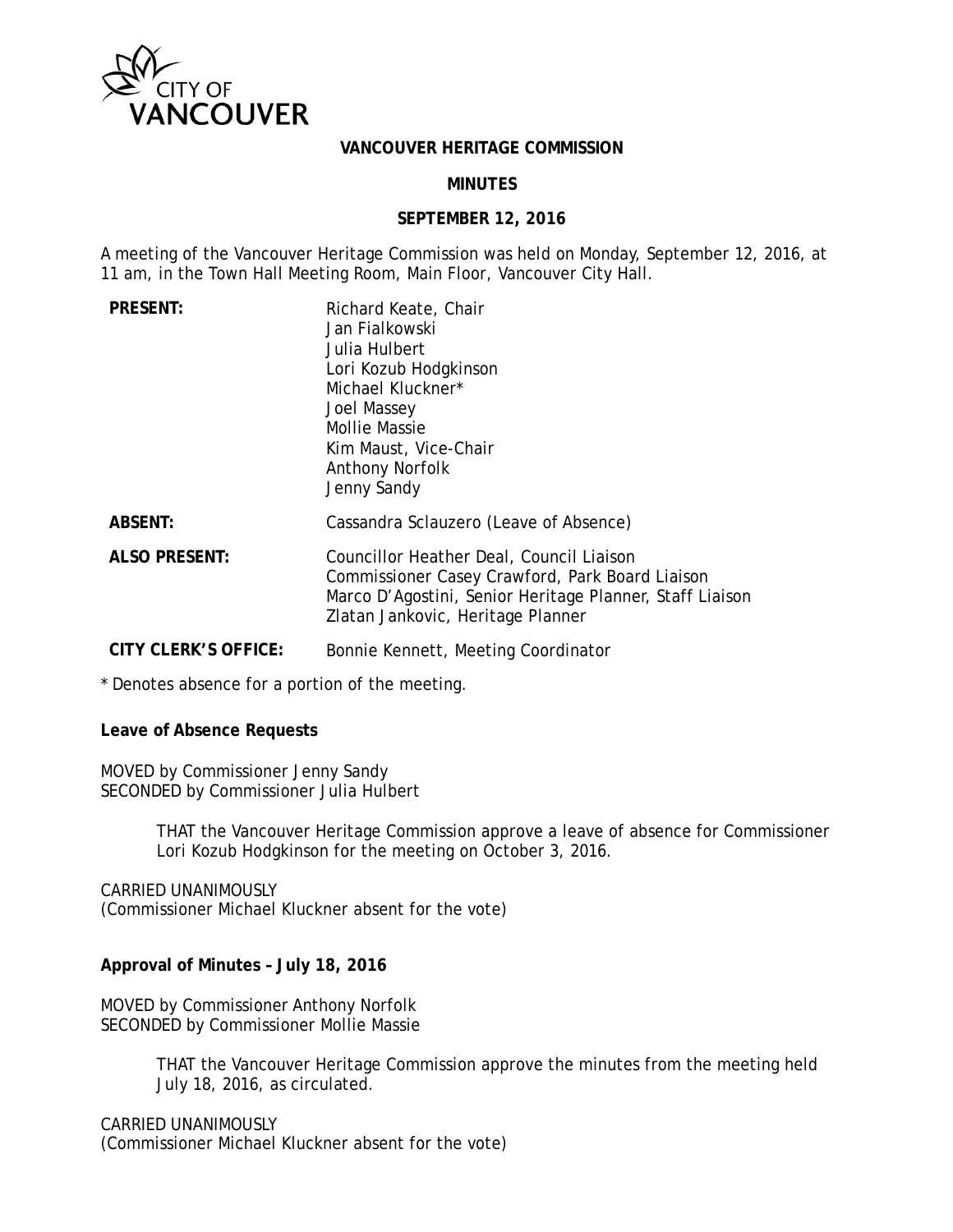## **1. Business Arising from the Minutes**

None

- **2. Conservation Review**
- **(a) Blood Alley Square and Trounce Alley Redesign**
- **Presenters:** Tom Warren, Project Manager, COV Engineering Department Helen Ma, DTES Planner, COV – Planning Department Zlatan Jankovic, COV - Heritage Planner

Staff and the consultant team reviewed the redesign for Blood Alley Square / Trounce Alley public area in an attempt to improve its functionality while preserving identified heritage values and, responded to questions.

MOVED by Commissioner Mollie Massie SECONDED by Commissioner Jan Fialkowski

> THAT the Vancouver Heritage Commission accepts for its review the City's two design proposals for Blood Alley Square and Trounce Alley and the commission would like staff to note the following:

- design guidelines for 33 Cordova be included that reflect a requirement for the restoration of the heritage buildings rear elevations to be in keeping with the heritage character of Blood Alley Square;
- the Commission supports the plans for entertainment spaces including porte-cochere;
- the Commission recommends increased engagement with police to get their input on design from a safety perspective;
- the Commission supports all efforts to restore and reuse the existing bollards, pavers and granite sets;
- the Commission recommends that the design integrate the lane redesign with the surrounding adjacent space, for example to sensitively treat the use of benches as a tool to prevent parking but not to preclude the integration of the overall space, limiting the sense of a border; and
- the Commission supports option two with its greater greenery and multi-level design.

CARRIED UNANIMOUSLY

*\* \* \* \* \**

*The Commission recessed at 12:06 pm and reconvened at 12:19 pm.*

*\* \* \* \* \**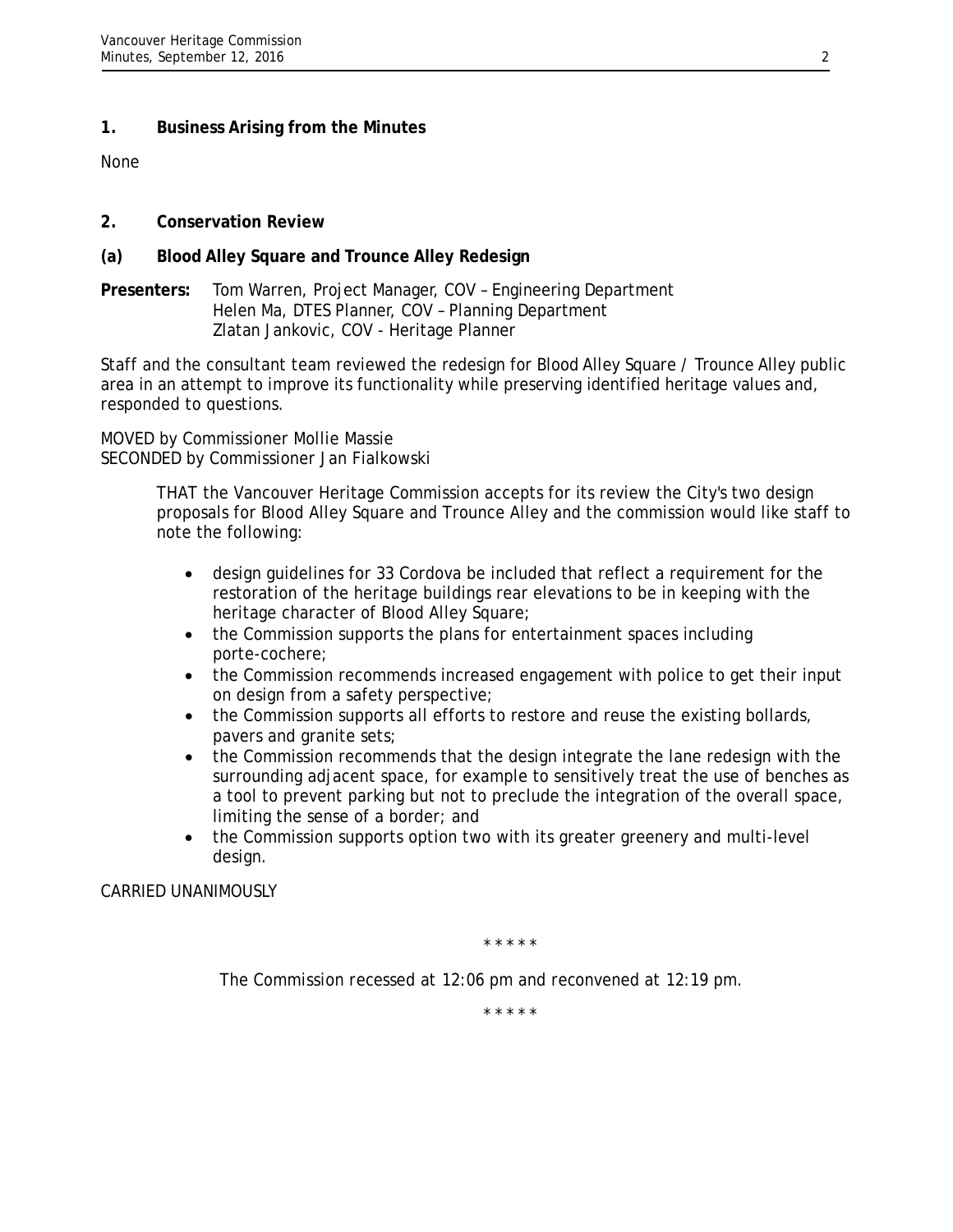# **3. Statement of Significance and Vancouver Heritage Register Subcommittee Report**

Staff reviewed the Report from the Statement of Significance and Vancouver Heritage Register Subcommittee meeting held August 29, 2016, and responded to questions.

## **Staff:** Hugh McLean, Heritage Planning Analyst

MOVED by Commissioner Kluckner SECONDED by Commissioner Massie

- A. THAT the Vancouver Heritage Commission supports adding the following building to the Vancouver Heritage Register as an B-listing subject to additional information from the heritage consultant:
	- 123 East 6<sup>th</sup> Avenue Simon Fraser Elementary School Annex.
- B. THAT the Vancouver Heritage Commission supports adding the following building to the Vancouver Heritage Register as C-listings:
	- 2088 East 20<sup>th</sup> Avenue Rosenberg Residence.
- C. THAT the Vancouver Heritage Commission requests that the Statements of Significance for the following buildings be referred back to the consultants for revisions and, where necessary, to complete revisions to the Vancouver Heritage Register Evaluations:
	- 123 East 6<sup>th</sup> Avenue Simon Fraser Elementary School Annex; and
	- 2088 East 20th Avenue Rosenberg Residence.

# CARRIED UNANIMOUSLY

# **4. New Business**

# **a) Lecture Series – Wesbrook Community Centre**

Commissioner Jan Fialkowski reminded the Commission of the upcoming lecture being given by Commissioner Michael Kluckner on September 12, 2016, at 7 pm at the Wesbrook Community Centre. The topic of the lecture will be "A Brief History of Displacement, Gentrification and Affordability in Vancouver.

# **b) Vancouver Heritage Foundation Fundraiser – Casa Mia**

Commissioner Richard Keate reminded the Commission of the upcoming fundraiser by the Vancouver Heritage Foundation to take place at Casa Mia. The event will be held on September 30, 2016, from 7 to 9 pm.